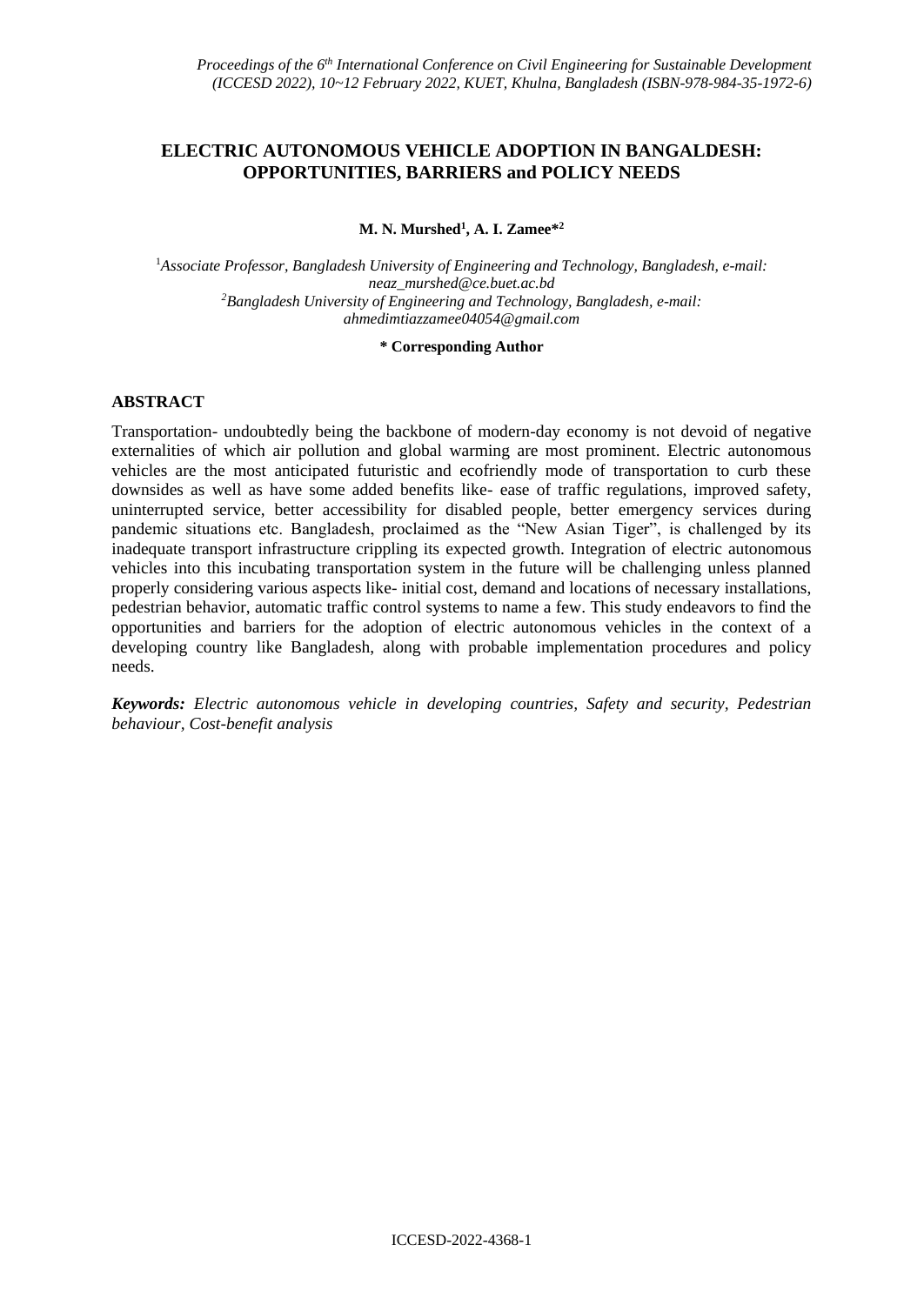# **1. INTRODUCTION**

Bangladesh is a developing country that is aiming at sustainable and efficient technologies. Electric autonomous vehicles are supposed to be the next generation transport mode. More than 2.5 million people lose their lives every year due to road accidents according to Disease, Control and Prevention. Human errors such as recognition blunders, choice blunders, execution mistakes and also nonperformance blunders contribute to 94% of crashes according to US National Highway Traffic Safety Administration (NHTSA). As a result, car manufacturers are moving towards self-driving vehicles which are considered to be more intelligent and user friendly (Contreras-Castillo et al., 2019).

Bangladesh is also facing challenges to control road accidents. People are dying just to cross a road or walk even on the sidewalk and highway crashes are seen in the newspapers almost regularly. Unlicensed drivers are often caught and overtaking tendencies are noticed frequently along with driving errors. Self-driving vehicles can solve this problem and also add some other benefits to the transportation sector of Bangladesh.

Bangladesh has already taken steps for the adoption of EVs by establishing plants. The autonomous vehicles are still in the initial production stages. Tesla being the leading company had introduced "Autopilot" feature in their cars in 2015. Ford, General Motors, Audi and many other companies are working on the features of AVs(Top 30 Autonomous Vehicle Technology and Car Companies - GreyB, n.d.). The sensors play a major role in the structure of the vehicles which is also a matter of concern in the AV implementation. As AVs are in the development stage, the sensors are failing to detect and connect properly to stop accidents. Tesla's autopilot feature failed in some cases and accidents occurred. Automation may increase energy use and result in loss of miles or months of driving than human-driven EVs due to additional weight, sensor loads and computing loads(Mohan et al., 2020). These factors should be considered in further researches of AVs.

Here the word "electric" is highlighted because it adds an extra pressure on the power demand of Bangladesh. The power production is already dealing with shortage leading to continuous loadshedding. EVs also comes with some benefits such as less emission, less dependency on nonrenewable sources (fossil fuels).

# **2. METHODOLOGY**

This study is based on previously published research works and their findings. This paper also considers the overall scenario of Bangladesh. The focus of this study to answer these questions:

- 1. Why autonomous vehicles are needed?
- 2. What are challenges associated with the adoption of self-driving vehicles?
- 3. What policies should be recommended for the adoption procedures?
- 4. Which additional research works are needed in this field?

# **3. RESULTS AND DISCUSSION**

# **3.1 Benefits of AV Adoption**

## **3.1.1 Help for elderly and disabled people**

The elderly and disabled people are often ignored in Bangladesh. Most of the transport modes do not have enough facilities for them. Self-driving vehicles will overcome this problem and they will not require any help from others to go from one place to other. Voice-initiated interfaces could give the opportunity to blind people to claim a vehicle and visual and contact interfaces could be utilized by people who cannot speak(Contreras-Castillo et al., 2019).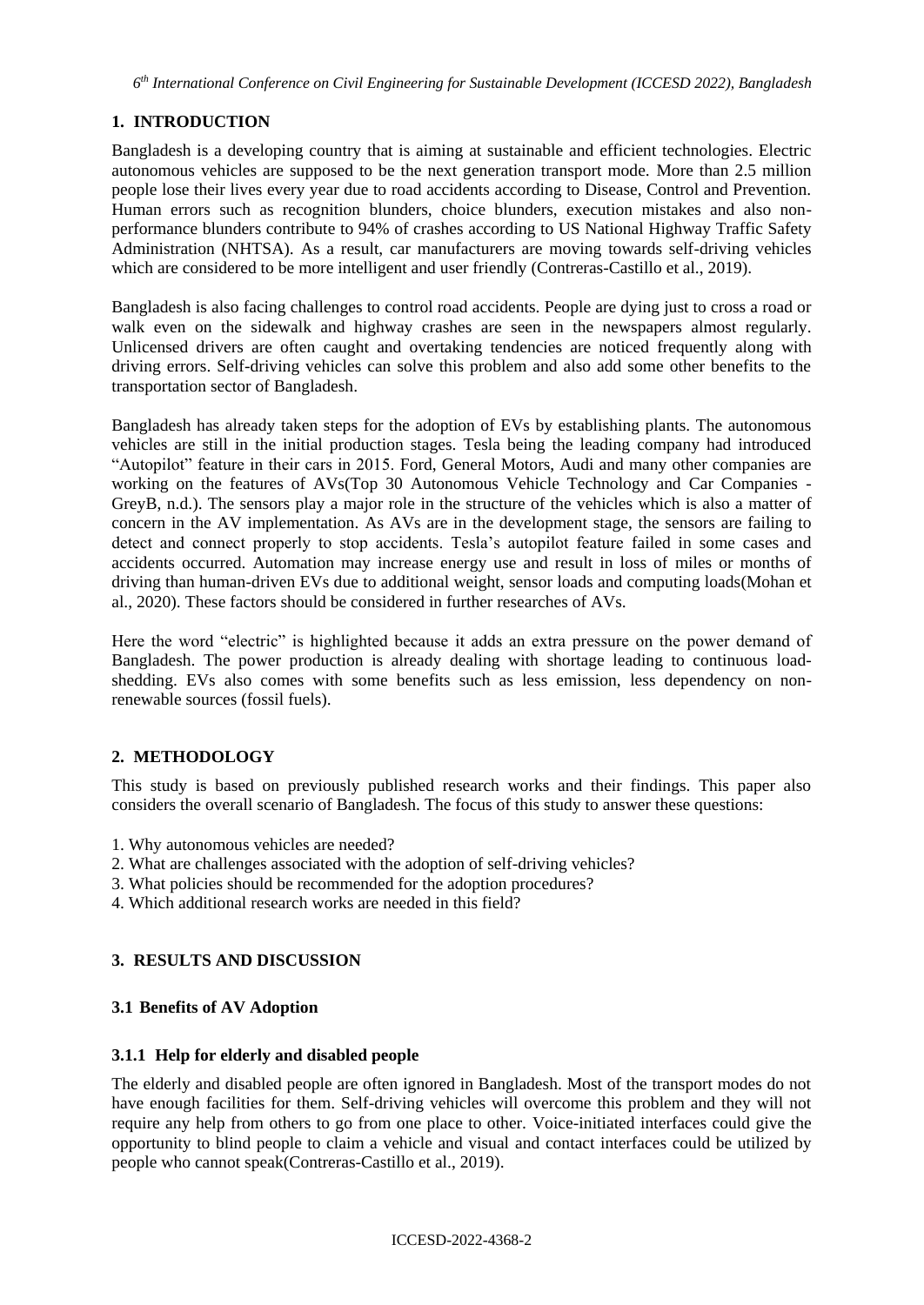# **3.1.2 Reporting Disease**

Every year so many people die for not going to the hospital in time. AVs could be designed to have a special feature named body area network. Diseases could be detected if a passenger shows any sign of sickness and reported in the closest hospital with the assistance of this feature(Contreras-Castillo et al., 2019). Many lives will be saved by this. With the advancement of technologies, primary medication features could be introduced in these smart vehicles.

## **3.1.3 Reduction of accidents in a significant level**

Though it is not certain yet, it can be said that AVs are better than human-driven vehicles in decision making, judgement, weather action response etc. The AI performance is still controversial and more researches are needed to make a conclusion. AVs are could reduce some of the problems made by less skilled drivers and unlicensed drivers. The cost of road accidents is very high. A study on cost estimation of road accidents finds that in 2020 the total cost of crashes is about 4118 million USD which denotes 1.3% of the GDP of Bangladesh(Ahsan et al., 2021). This loss could be mitigated in a significant percentage by AV adoption.

## **3.1.4 Smart Traffic System**

Smart Traffic system can be adopted easily with the implementation of self-driving vehicles. Smooth and safe movement will be ensured. Total green movement from one signal to another with the help of a specific speed limit can be achieved. Pedestrian crossings can be considered in a regular manner and their safety will be maximized.

## **3.1.5 Reduction in Congestion**

Human driving generates stop-and-go type of congestion which can be eliminated by a small number of automated vehicles as 5%. Traffic accidents reduction by self-driving vehicles will reduce the 25% congestion created by accidents.(10 Advantages of Autonomous Vehicles | ITSdigest, n.d.) Dhaka is a city where traffic jams are becoming a big headache. Valuable time can be saved by self-driving vehicles.

## **3.1.6 Reduction in emission of gases**

Specially programmed software can be developed to reduce the emission in a significant level. Newage cars can be designed to make a contribution in 60% emission.(10 Advantages of Autonomous Vehicles | ITSdigest, n.d.) A study on the vehicle exhaust emission level assessment data finds that Dhaka city is experiencing high concentration of harmful gases such as CO, NOX and SOx etc. Decreasing PM10 concentration in Dhaka city by 20% would bring about keeping away from 1200 deaths, 80 million instances of sickness and a health cost savings of US\$169.00 million. Assuming PM10 concentration could be additionally diminished by another 80%, then, at that point, that would bring about keeping away from of 3500 deaths, 235 million instances of sickness and bringing about a health cost savings of US\$492.00 Million. (Hasan et al., 2013) This study clearly shows that emission of gases which brings a significant amount of health hazards reduction is badly needed for Bangladesh.

## **3.1.7 Increased Lane Capacity**

Lane Capacity can be increased by 100% and expressway travel speed by 20% by AVs found in research by SSTI (State Smart Transportation Initiative). Monitoring surrounding traffic condition and responding with finely tuned braking and acceleration could lead to safe driving at higher speeds.(10 Advantages of Autonomous Vehicles | ITSdigest, n.d.)

## **3.1.8 Travel Time and Transportation Cost Reduction**

40% reduction in travel time which will recover 80 billion hours lost in traffic jams and 40% fuel cost reduction will save US\$1.3 trillion. Manpower cost such as drivers and traffic police will also be saved. (10 Advantages of Autonomous Vehicles | ITSdigest, n.d.)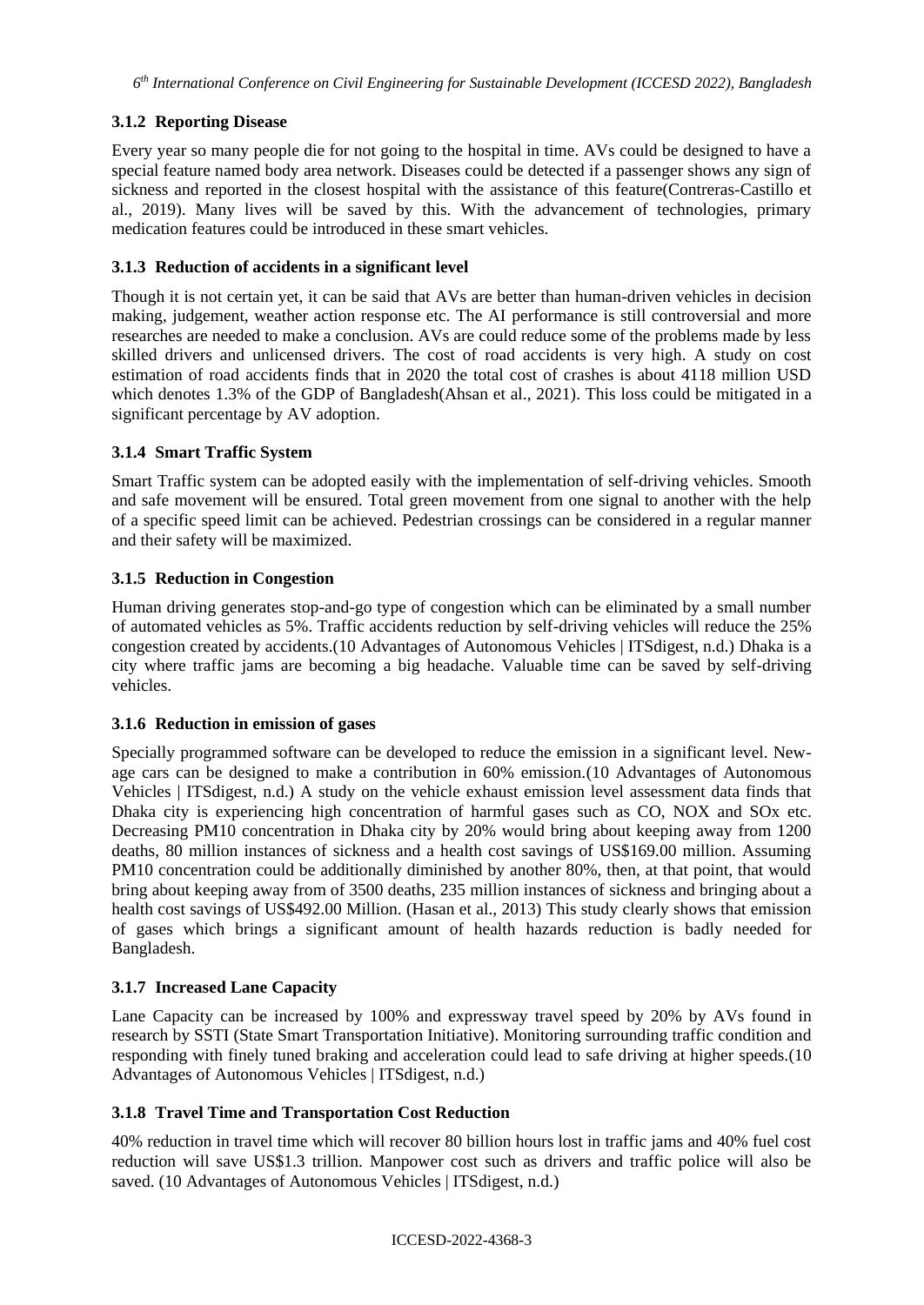## **3.1.9 Real-time Route Optimization**

"Autonomous vehicles may be able to read the condition of the roads in real-time and redirect the routes accordingly. Using V2V(Vehicle to vehicle) and V2I(Vehicle to infrastructure) to determine optimal routes can reduce the number of miles driven, saving time and fuel use."(4 Benefits of Autonomous Vehicles You May Not Have Considered - Fleetio, n.d.)

## **3.1.10More Productivity**

Multi-tasking, requirement of less or no concentration on driving, longer travel periods could increase the productivity of the traveler. (4 Benefits of Autonomous Vehicles You May Not Have Considered - Fleetio, n.d.)

## **3.2 Challenges Associated with AV Adoption in Bangladesh**

The problems associated with the adoption of autonomous vehicles are described below:

## **3.2.1 Pedestrian behaviour**

The pedestrian behaviour of Bangladeshi people is alarming and very risky. 72% accidents happen to pedestrians of this country and one-third of the deaths are occurring to children under 15 years(Ahasan, 2018). People have a tendency to cross roads without using proper overbridges or signals. Additionally, most of the signals in Bangladesh do not consider pedestrians. As a result, they have a tendency to cross the road midway with just raising their hands and indicating the vehicle to stop which is very risky. Sometimes the drivers couldn't notice these pedestrians and accidents happen. This is not a common behaviour for foreign people. So, the car making companies which are mostly foreign are not familiar with this behaviour. Therefore, the sensors are not tested and developed considering this factor. This could be a big barrier in adopting autonomous vehicles.

## **3.2.2 Security issue**

Automation is a subject of cyber-attacks. Data can be lost and sometimes hacking can be done to take people's lives. Security is needed to provide safety for the vehicle. Car Manufacturing companies could use robust security protocols and cloud-oriented communication programs to ensure data security for customers(Contreras-Castillo et al., 2019).

## **3.2.3 Cost**

In the primary stages, the cost of autonomous vehicles could be so high. After a massive demand and production by different companies, the cost will be minimized. Mass production and mass encouragement are needed in the industry(Contreras-Castillo et al., 2019).

## **3.2.4 Reluctance to give control to machine**

Various surveys show that people don't find themselves comfortable in giving full control to machine. Semi-automated cars are encouraged but fully automated ones are seen as a threat by many people. Gradual automation of vehicles are needed to be applied by the manufacturers to give reliability to customers(Contreras-Castillo et al., 2019).

## **3.2.5 Unavailability in Market**

Level 4 (High Driving Automation) or 5 (Full Driving Automation) are not commercially available. The testing and collecting data are on progress. (Esch, 1996)

## **3.2.6 Accidents by AVs**

The number of accidents caused by AVs are very small. Still some fatal accidents took place and development procedures are adopted. In March 2016, Tesla failed to identify a truck and the driver lost his life. Uber Volvo fatally crushed a woman on the street of Arizona in March 2018. Due to the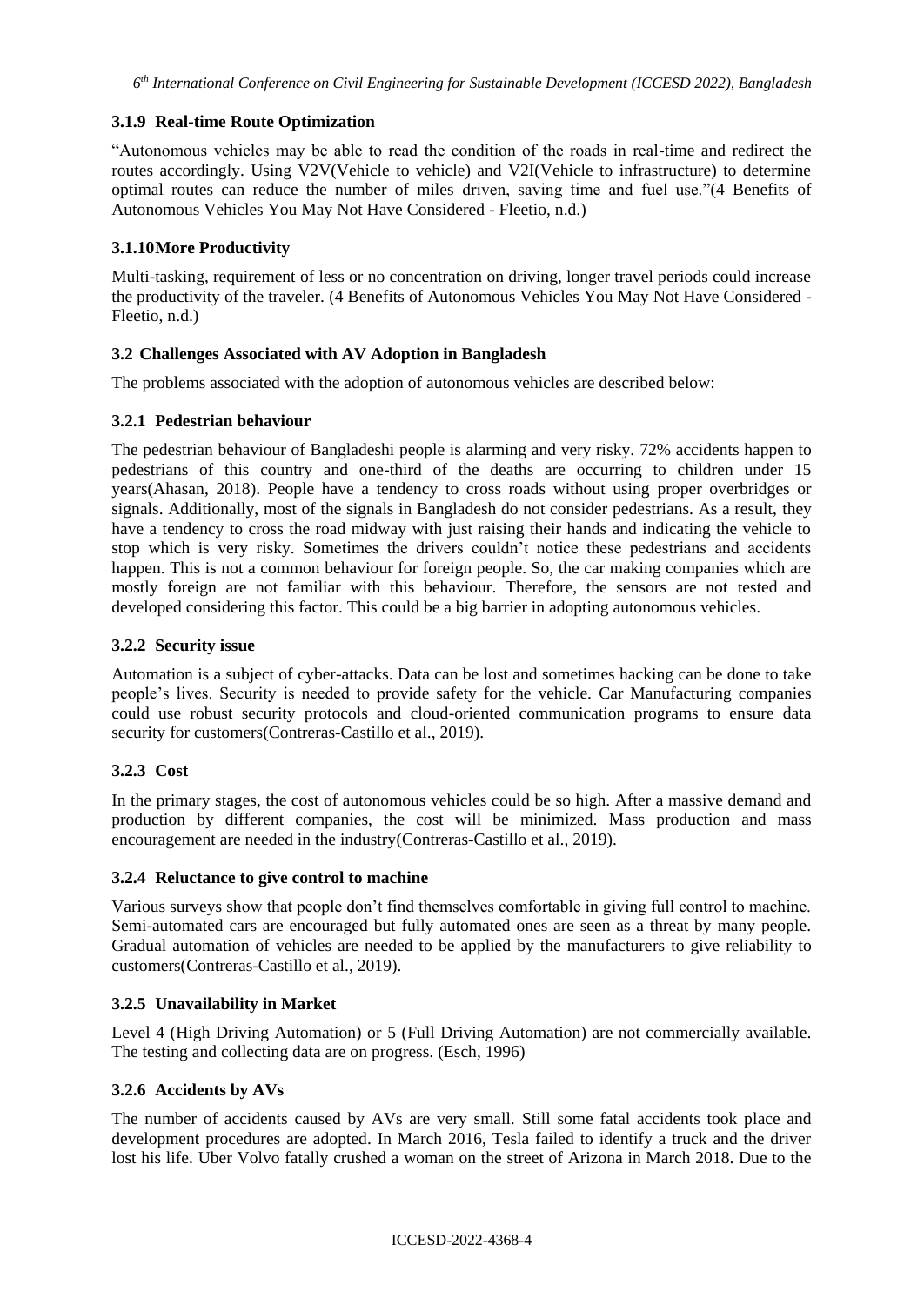ignorance of constant warning provided by the "Auto-pilot" feature, another accident happened in California by Tesla Cars. (Esch, 1996)

## **3.2.7 Unemployment of Drivers**

With the development of fully automated vehicles, more drivers are going to lose their jobs and a crisis will start. (What Are the Main Disadvantages of Self-Driving Cars? - Global Auto Transportation, n.d.) With development of apps, the number of drivers is increasing rapidly in Bangladesh. Taking such a huge population towards unemployment could lead to riots and crimes.

#### **3.2.8 Weather Effects**

Heavy rainfall or snowfall will affect the efficiency of cameras or leases-sensors. Road signs reading will become challenging for the AVs under such conditions. (What Are the Main Disadvantages of Self-Driving Cars? - Global Auto Transportation, n.d.)

#### **3.2.9 Terrorism threats**

Terrorists could use AVs to attack villages and self-driving drones and bombs will be thrown. (What Are the Main Disadvantages of Self-Driving Cars? - Global Auto Transportation, n.d.)

#### **3.3 Policy Needs**

#### **3.3.1 Pedestrian behaviour control**

The people crossing roads should be brought under control. Strict laws should be implemented to control crossings. Signals should be maintained. Pedestrian crossing facilities should be provided in signals. Awareness should be spread about this matter and seminars should be arranged by proper authority.

## **3.3.2 Smart Traffic System Implementation**

Smart traffic system can reduce a lot of problems in adopting AVs. Roadway signals with automated design could give a smooth driving experience for AVs.

#### **3.3.3 Funding for Research**

Central funding is mandatory to expand the research of AVs. Different transportation agencies should come forward to expand the research works to find better sensors and computation factors to overcome the problems associated with road crossing and detection of pedestrians or other vehicles.

#### **3.3.4 Determining suitable standards for data security**

The standards and guidelines should be arranged in a proper way so that the AV penetration could be done in the fastest possible time. As the crying need of automation of vehicles are increasing day by day, the AV-enabling legislation should address the privacy information and data to ensure the safety of the passengers (Contreras-Castillo et al., 2019).

#### **3.3.5 Creating and Shifting Alternative Employment Opportunities for Drivers**

New and alternative jobs should be created or new skills should be taught to the drivers so that the crisis of unemployment could be handled.

## **4. CONCLUSIONS**

The globe is changing at an intense speed. Bangladesh needs to adopt new technologies in a planned way. A safe and better transportation system can be ensured by the adoption of self-driving vehicles. Additional researches are needed in this field as the data available are limited. AVs could easily solve